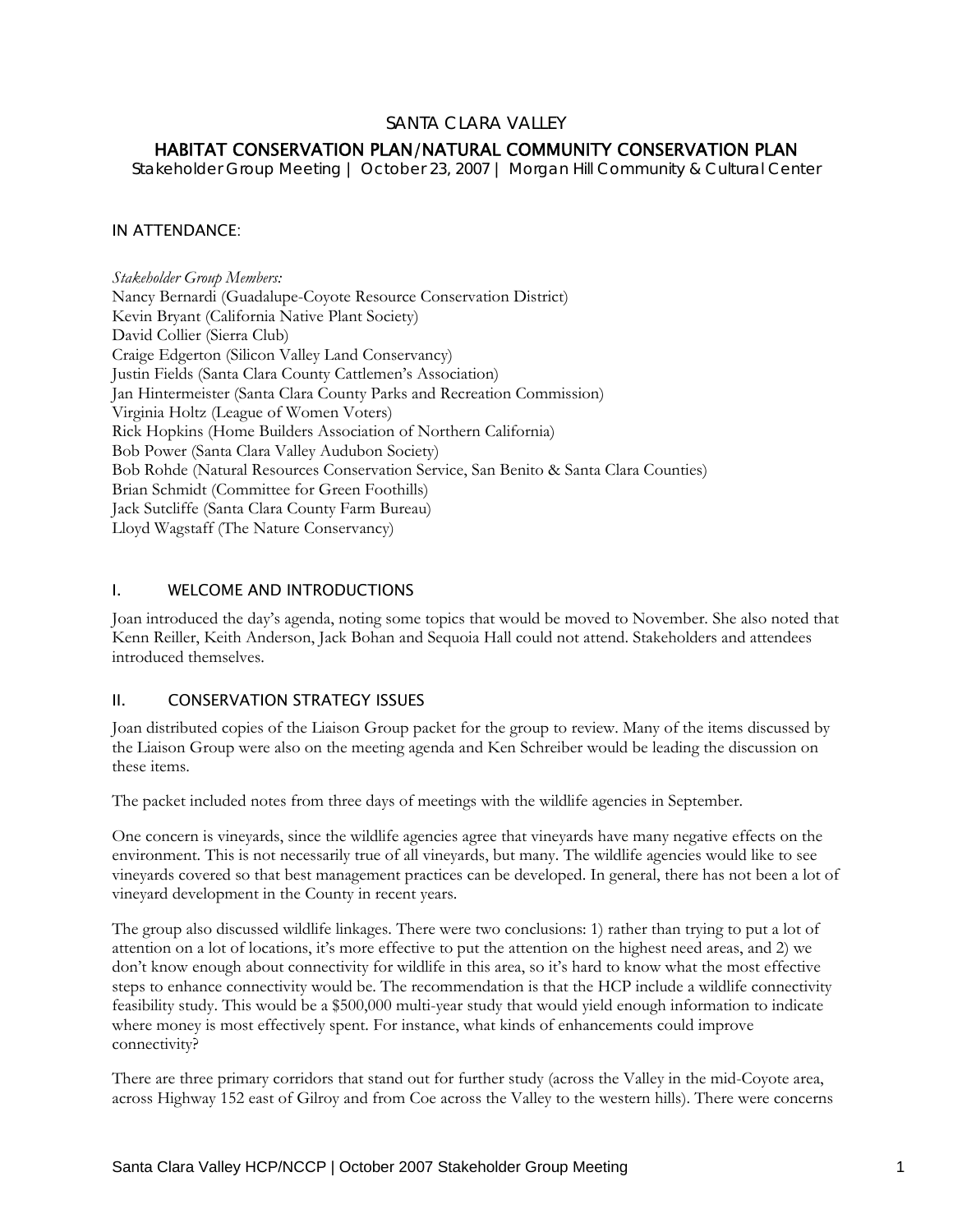about whether the areas had large enough areas to accommodate all wildlife in need of connectivity. David Zippin noted that for some wildlife species there would be enough area, but for others there might be problems—this is one reason that more extensive study is extremely important. Lloyd asked how the uncertainty and study process would be reflected in the EIR for evaluation of the HCP and its efficacy.

Some stakeholders noted that many of these decisions are based on professional judgments. In some cases, knowing that one species uses an area for connectivity may not be as important as determining whether other sensitive species also use this area.

A stakeholder asked for clarification on the areas covered by the feasibility study: The study will only address the three designated areas.

Lloyd expressed concerned that this is creating a weakness in the HCP—while other corridors may be dealt with through the Coyote Valley Specific Plan, the HCP can't assume that those mitigations are meeting species' needs. David Zippin noted that this was not a presumption in the HCP at all.

The group also discussed credits for existing open space preservation and enhancement. This will be a critical piece to include in the plan, since the local agencies don't necessarily have the resources to do this outside of the plan. There will be notable recognition for using and enhancing existing open spaces as part of the reserve system.

How do you prevent local agencies from using HCP in place of—rather than in addition to—their own funds? David Zippin acknowledged that this was a problem, but noted that some agencies like State Parks are spending virtually no funds right now, so this does not seem to be a threat. County Parks is spending only a third, roughly, of the amount the HCP might want to spend on the same land. How will this be monitored, however? This is a key issue to resolve.

David Collier brought up the question of an additional unfunded mandate that may be on the books—the HCP should not step in to fund these. David Zippin clarified that these are not unfunded mandates—they're simply broad goals that the agencies do not have funds to meet.

Lloyd noted that the Nature Conservancy is concerned about the conflict between money spent on management and money spent to protect land. Any management should be visionary, not mundane. Enhancement shouldn't be scotch tape—it should be at a landscape scale. David Zippin observed that the goal is to do both. He noted that some of the management is already visionary: for instance, how the County fights wildfires, which is very effective in contrast to approaches in other parts of the state that have a greater effect on the landscape. The reserve system will have an innovative approach to firefighting built into it.

David Collier wondered what our definition of enhancement in the plan actually is. David Zippin noted that adaptive management will be applied to all activities, whether they are enhancement, monitoring, restoration, or anything else. David Collier wondered what it would be considered if HCP funds are used to remedy problems related to a drought. Is this restoration or enhancement? This would generally be remediation correcting a problem, whether it is due to the original planting or to external factor.

Justin shared comments on the language in the plan, including the preferred order of grazing animals.

David Zippin provided an overview of some of the expected concerns around the high-speed rail and how they might affect the plan and the reserve system.

David Collier wondered if there was additional information needed about changing areas that would affect plan priorities. Probably not—any future work there will need to respect the plan activities there. New projects will follow the HCP's lead, even if they make decisions before the HCP's approval, since they will nonetheless need the approval of the wildlife agencies, who know what the HCP will be providing in these areas.